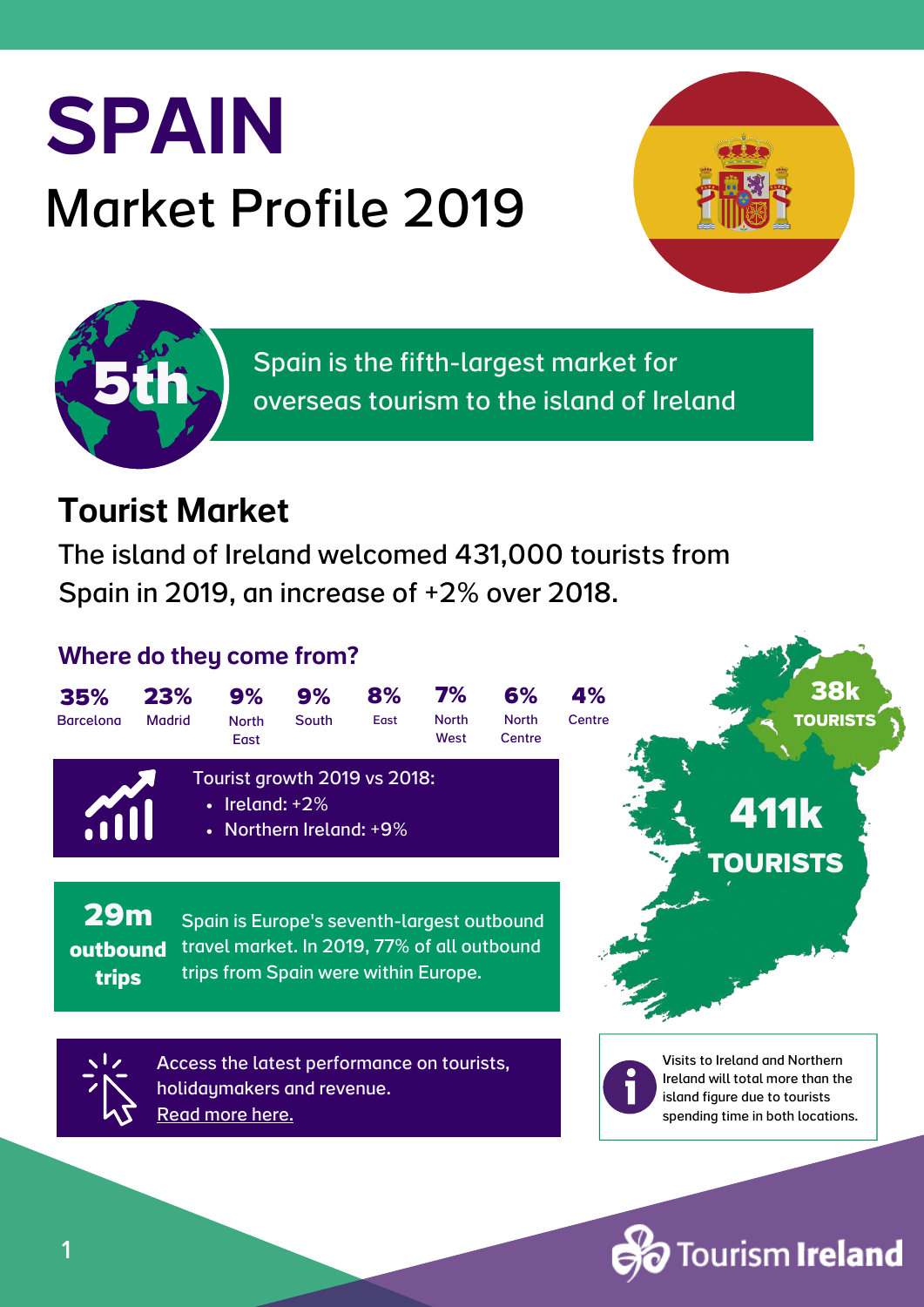## **Revenue and Bednights**

In 2019, Spanish tourists spent a total of €218/£190 million on the island of Ireland in 2019, an increase of +14% over 2018. This represented an average spend of  $\epsilon$ 506/£441 per tourist.  $\epsilon$ 218m/£190m



Three-quarters of nights were spent in paid accommodation. Hotels were the most popular, with 40% using this type of accommodation, but for short stays only (13% of nights). **3.8m**



4% of all tourist revenue to the island



#### €506/£441 spend per tourist



## **Air and Sea Access Links**

There is strong air and sea access between Spain and the island of Ireland. In 2019, there were a record 82,000 air seats available each week.



- 19 Spanish airports 65,000 one-way seats per week to Ireland:
	- 4 airlines



- 17,000 one-way seats per week to Northern Ireland:
	- 14 Spanish airports
		- 4 airlines



Tourism Ireland works with air/sea carriers to create co-operative marketing [opportunities](https://www.tourismirelandindustryopportunities.com/overseas-markets/europe/spain) in which our industry partners can get involved[.](https://www.tourismirelandindustryopportunities.com/overseas-markets/europe/spain) [Read](https://www.tourismirelandindustryopportunities.com/overseas-markets/europe/spain) more here.



**Fourism Ireland**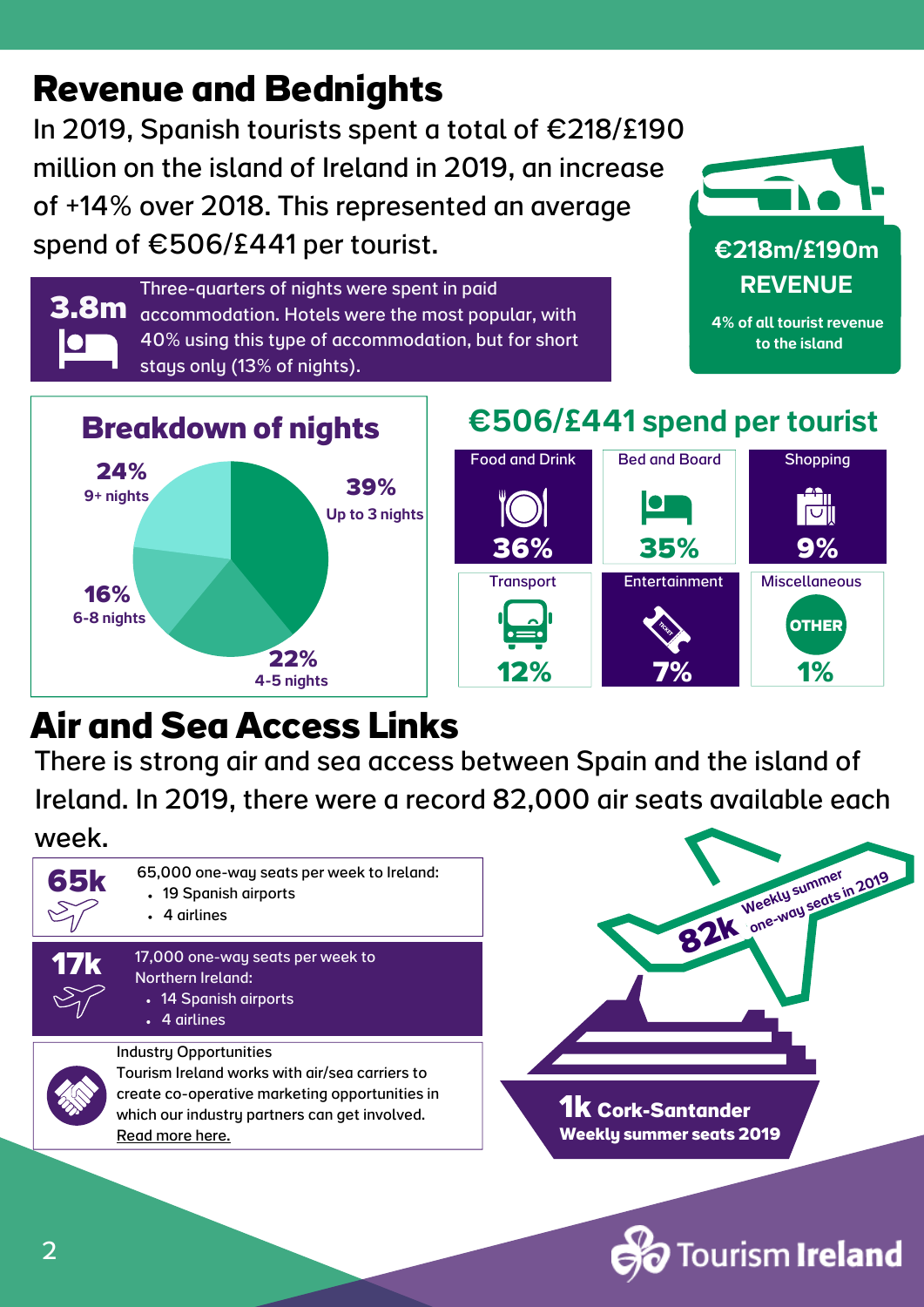## **Holiday Market**

Spain is the sixth-largest market for holidaymakers to the island of Ireland. In 2019, we welcomed 186,000 holidaymakers from Spain, an increase of +16% on 2018.



#### **Interest in Visiting**

and relatives

82% of Spanish holidaymakers are interested in taking a holiday to the island of Ireland. Ireland is the ninth most popular destination of the top 20 outbound destinations monitored.



4-5 nights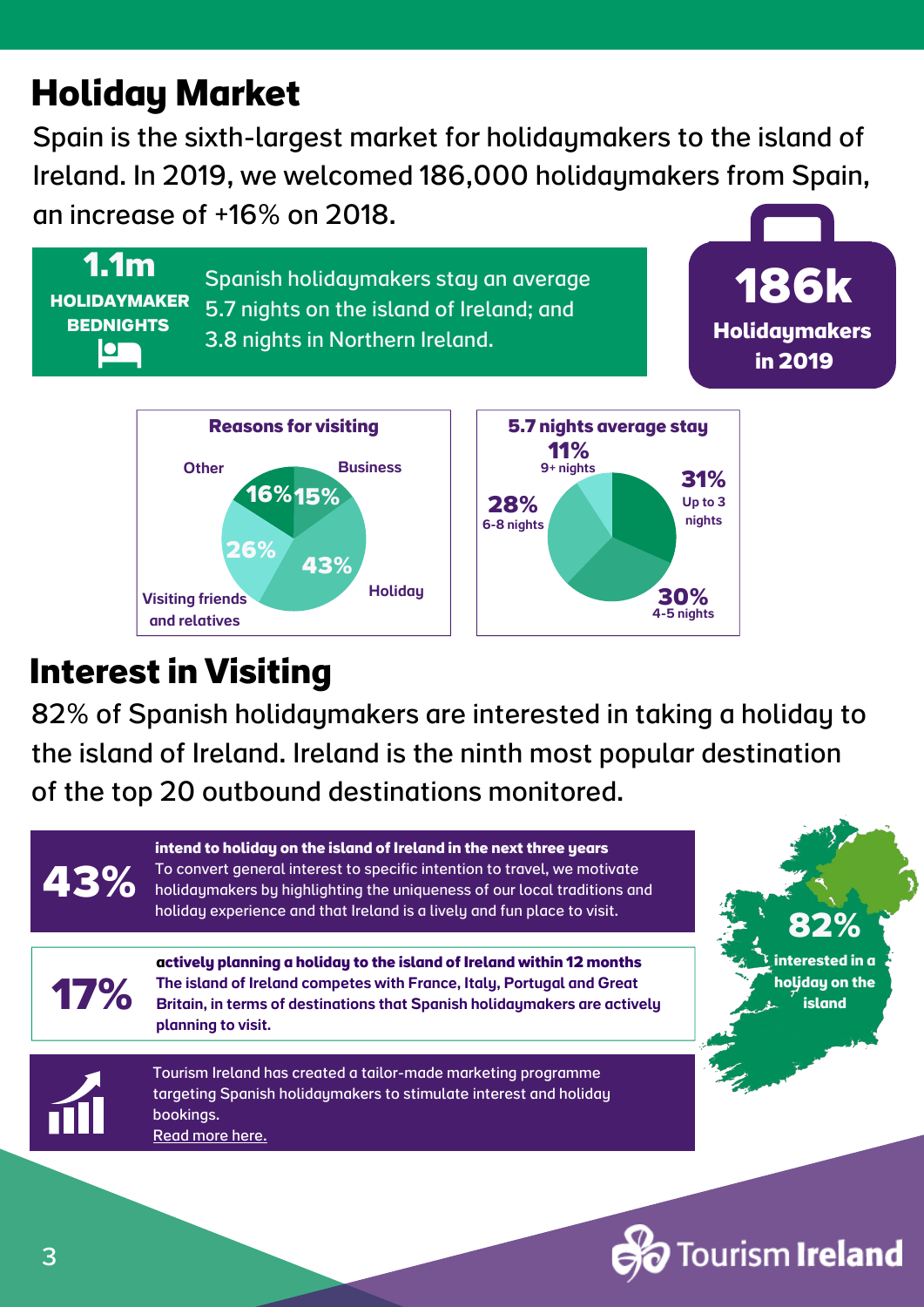#### **Our Best Prospects**

Tourism Ireland targets our marketing activity at the 3+ million Culturally Curious holidaymakers in Spain.

17% are Culturally **Curious** These holidaymakers immerse themselves in a destination by soaking up the atmosphere and meeting the locals.

41% of the Culturally Curious in Spain intend to travel to Ireland in the next three years.

As well as immersing themselves in local experiences, the Culturally Curious in Spain like to connect with nature and enjoy the local landscape.



**10% NORTHERN IRELAND**

**4%**

## **Spanish Explorer**

Dublin, the West and the South-West are the most popular regions among Spanish tourists. 31% of Spanish holidaymakers use a car. 44% of Spanish holidaymakers come to the island of Ireland between

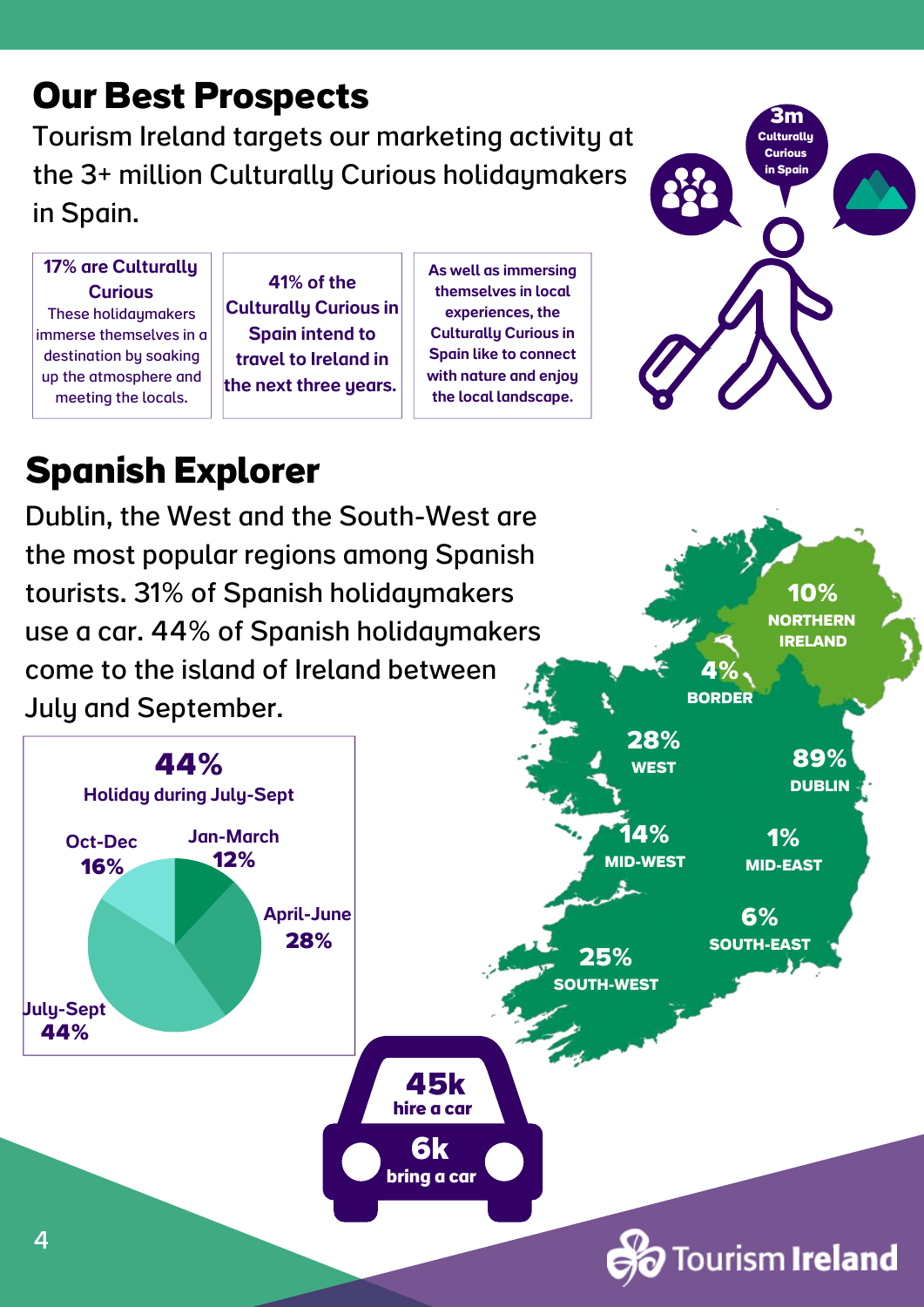

#### **Holidaymaker Profile**

Almost two-thirds of Spanish holidaymakers who visited Ireland in 2019 were under 35 years old. One-quarter of holidaymakers in 2019 had previously visited Ireland.